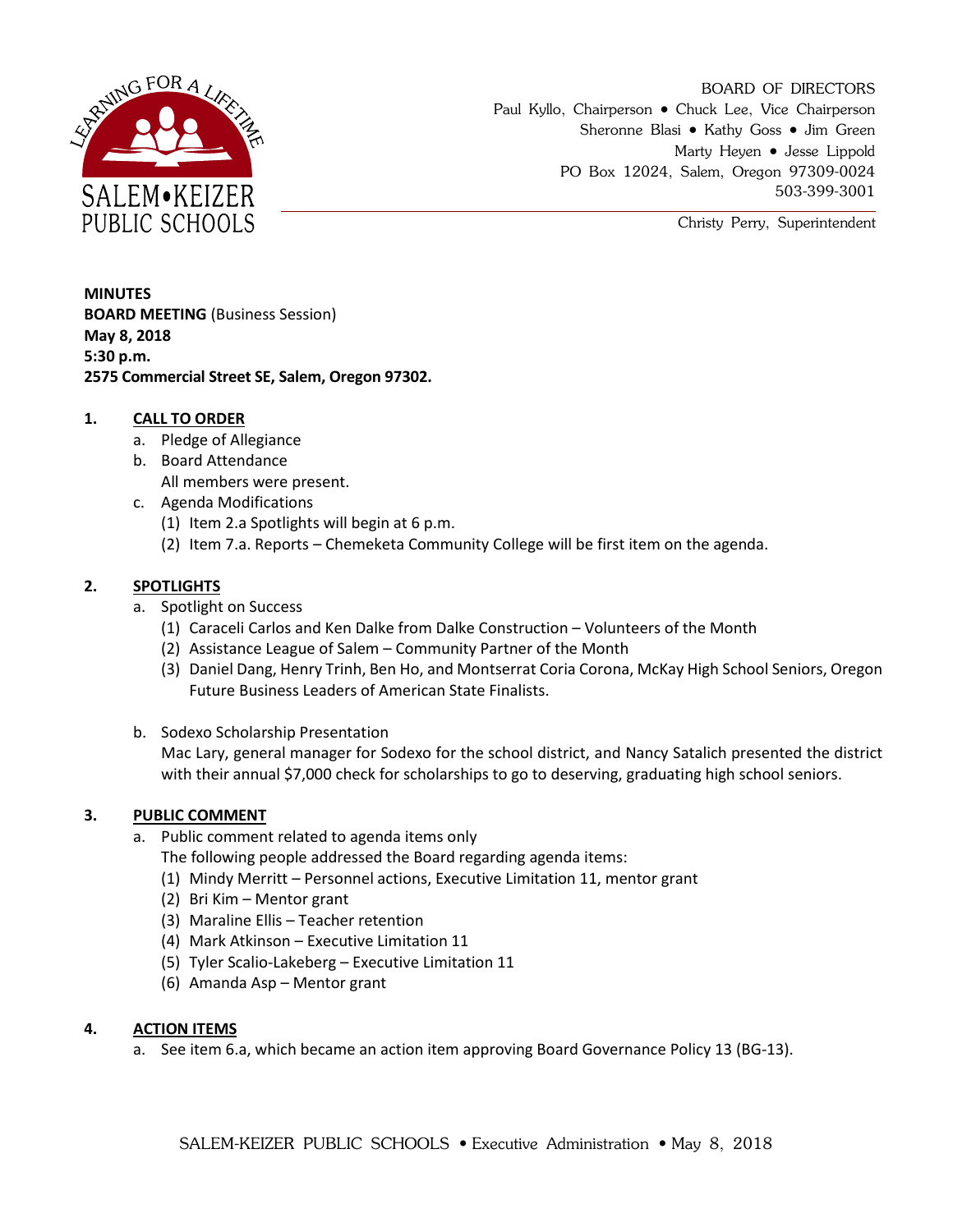#### **5. CONSENT CALENDAR**

- a. Appropriation of Grant Budgets
- b. Personnel Actions

Director Green moved and Director Heyen seconded to approve the Consent Calendar. The motion passed unanimously.

#### **6. READINGS**

a. Second Reading – Board Governance Policy 13 (BG-13) – Tax Exemption Concurrence for Nonprofit Low-Income Family Housing Providers

Mike Wolfe, chief operations officer, presented the second reading of Policy BG-13 – Tax Exemption Concurrence for Nonprofit Low-Income Family Housing Providers. He reviewed changes and additions to the policy. Director Blasi noted one line that stated "affordable" should read "low-income."

Director Blasi moved, seconded by Director Heyen, to accept policy BG-13 with the change of the word "affordable" to "low-income" in the last sentence of the first paragraph. The motion passed unanimously.

#### **7. REPORTS**

a. Chemeketa Community College Report – Chemeketa/SKPS Collaboration

Julie Huckestein, President of Chemeketa Community College, along with Chemeketa board members Jackie Frankie and Neva Hutchison, presented information regarding SKPS/Chemeketa partnership, noting the numerous advisory and committee connections SKPS and CCC share for the benefit of our students.

b. Monitoring Report: Executive Limitation 11 – Academic Program

This item was postponed, to be included in the June 12, 2018 Board meeting.

c. Monitoring Report: Strategic Plan 7 – Human Resources Metrics

John Beight, director of human resources, presented the report on Strategic Plan 7 – Human Resources Metrics. He noted hiring employees is the highest leverage activity our district does towards achieving our mission. He addressed recruiting and induction, relationships with universities, staff retention, and diversity hiring. The Board asked clarifying questions, which Mr. Beight addressed.

### **8. INFORMATION**

a. Board & Budget Committee Calendar

### **9. PUBLIC COMMENT**

a. Public comment related to non-agenda items only

The following people addressed the board regarding non-agenda items:

(1) James Heyen and Burt Thomas – McKinley Elementary School EGC classroom